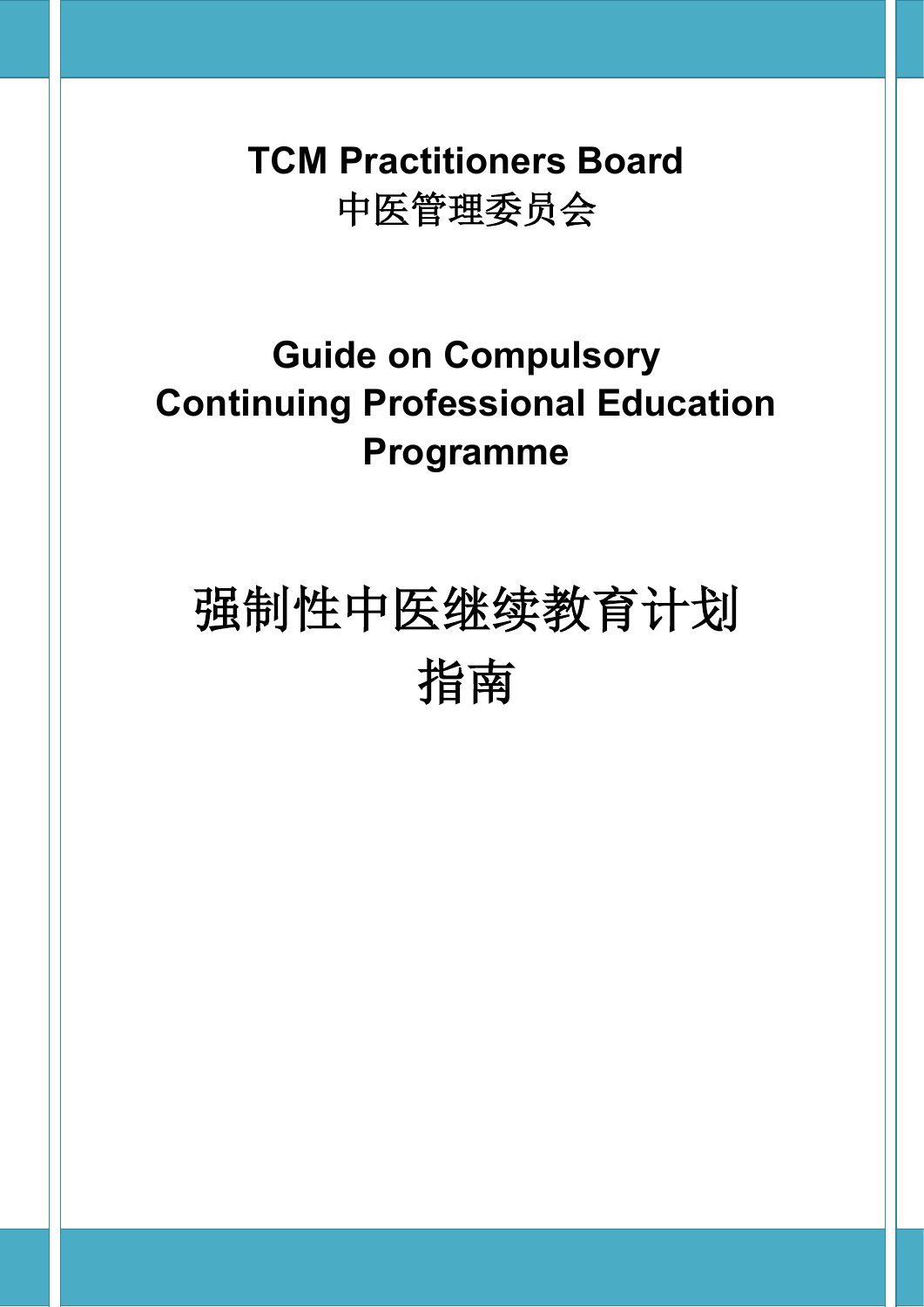#### **Contents**

| 1              |              |  |  |  |
|----------------|--------------|--|--|--|
| $\overline{2}$ |              |  |  |  |
|                |              |  |  |  |
|                | ii.          |  |  |  |
|                | iii          |  |  |  |
|                | iv           |  |  |  |
|                | $\mathsf{V}$ |  |  |  |
|                | vi           |  |  |  |
| 3              |              |  |  |  |
|                |              |  |  |  |
|                | ii.          |  |  |  |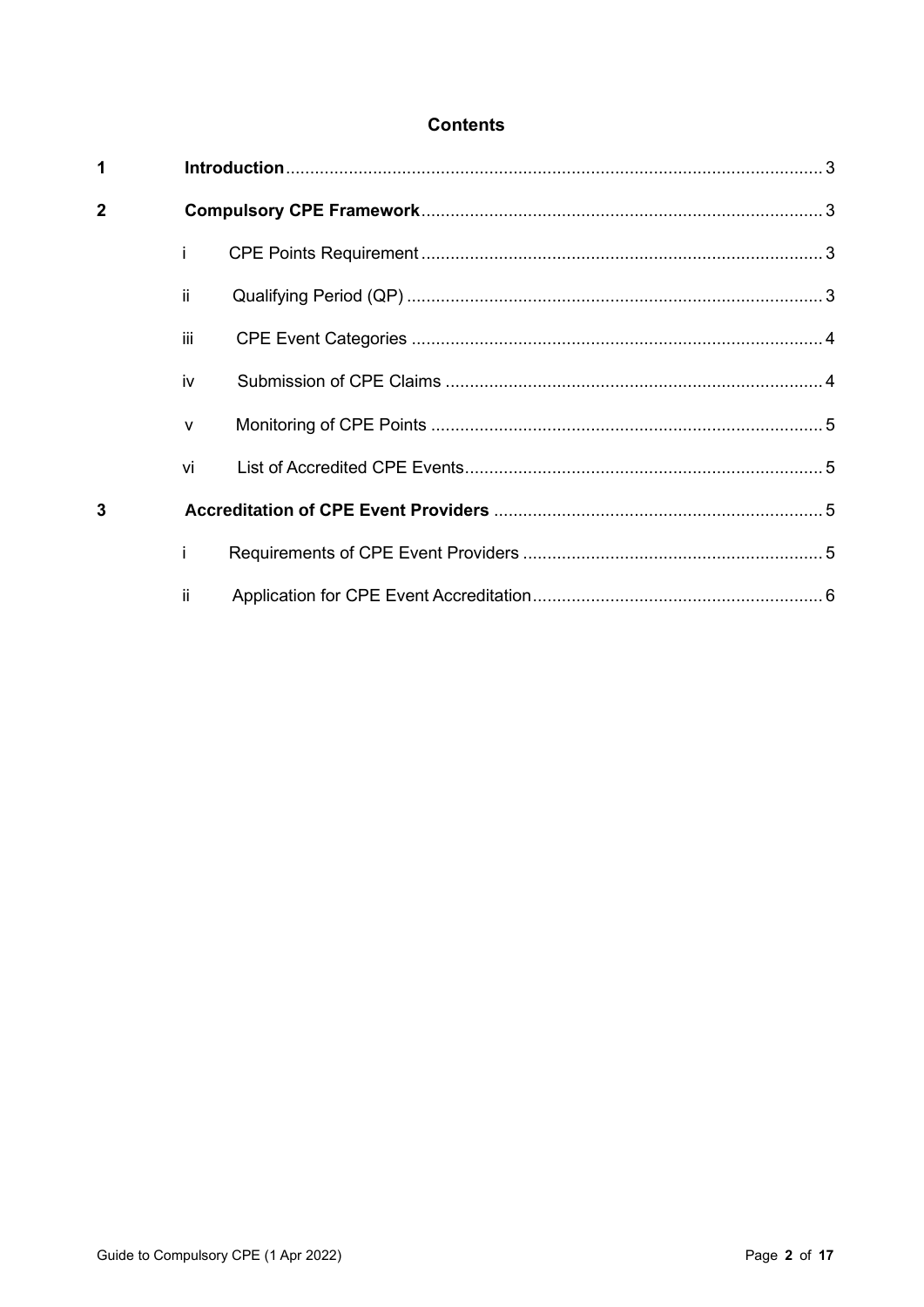#### **COMPULSORY CONTINUING PROFESSIONAL EDUCATION (CPE) FOR REGISTERED TRADITIONAL CHINESE MEDICINE PRACTITIONERS**

#### <span id="page-2-0"></span>**1 Introduction**

The Continuing Professional Education (CPE) Programme for TCM practitioners was first implemented in Jan 2013 on a voluntary basis to enable registered TCM practitioners, i.e. both TCM physicians and acupuncturists, to have updated and relevant professional knowledge and to keep pace with continuous changes in the TCM landscape.

With the enactment of the TCMP (Amendment) Act 2020, the compulsory Continuing Professional Education (CPE) Programme for TCM practitioners will be implemented from 1 Apr 2020 for all registered TCM practitioners to fulfil the compulsory Continuing Professional Education (CPE) requirements.

#### <span id="page-2-1"></span>**2 Compulsory CPE Framework**

<span id="page-2-2"></span>i CPE Points Requirement

| <b>Duration</b> | <b>Minimum CPE Points Requirement</b>     |                                 |  |
|-----------------|-------------------------------------------|---------------------------------|--|
|                 | <b>Core Points</b><br><b>Total Points</b> |                                 |  |
|                 |                                           | (Approved TCM Topics)           |  |
| 2-year PC       | 50                                        | 30                              |  |
|                 |                                           | (at least 60% of 50 CPE points) |  |

All TCM practitioners will be required to accumulate 50 CPE points for the renewal of Practising Certificates (PC). Out of the 50 CPE points, at least 30 CPE points (60%) of the total CPE point must be from attending trainings and accredited courses on TCM practice, which core points will be awarded. For participation in professional education activities organised by other accredited medical healthcare establishments, non-core points can be awarded.

<span id="page-2-3"></span>ii Qualifying Period (QP)

To renew PC in 2022, TCM practitioners have 2 years from 1 Apr 2020 till 31 Mar 2022 (i.e. Qualifying Period) to obtain 50 CPE points. Please refer to the table below for more details.

| S/N | <b>Qualifying Period (QP) to</b> | <b>Online Submission of PC</b> | 2-year PC Period               |
|-----|----------------------------------|--------------------------------|--------------------------------|
|     | obtain 50 CPE points             | <b>Renewal Application</b>     |                                |
| 1.  | Not applicable                   | 1 Apr 2020 to 31 May 2020      | 1 Jul 2020 to 30 Jun 2022      |
|     | (under Voluntary CPE)            |                                |                                |
|     |                                  |                                |                                |
| 2.  | 1 Apr 2020 to 31 Mar 2022        | 1 Apr 2022 to 31 May 2022      | 1 Jul 2022 to 30 Jun 2024      |
|     |                                  |                                |                                |
| 3.  | Subsequent QPs:                  |                                | <b>Subsequent PCs:</b>         |
|     | 1 Apr 2022 to 31 Mar 2024;       | 1 Apr 2024 to 31 May 2024;     | 1 Jul 2024 to 30 Jun 2026;     |
|     | 1 Apr 2024 to 31 Mar 2026        | 1 Apr 2026 to 31 May 2026      | 1 Jul 2026 to 30 Jun 2028; etc |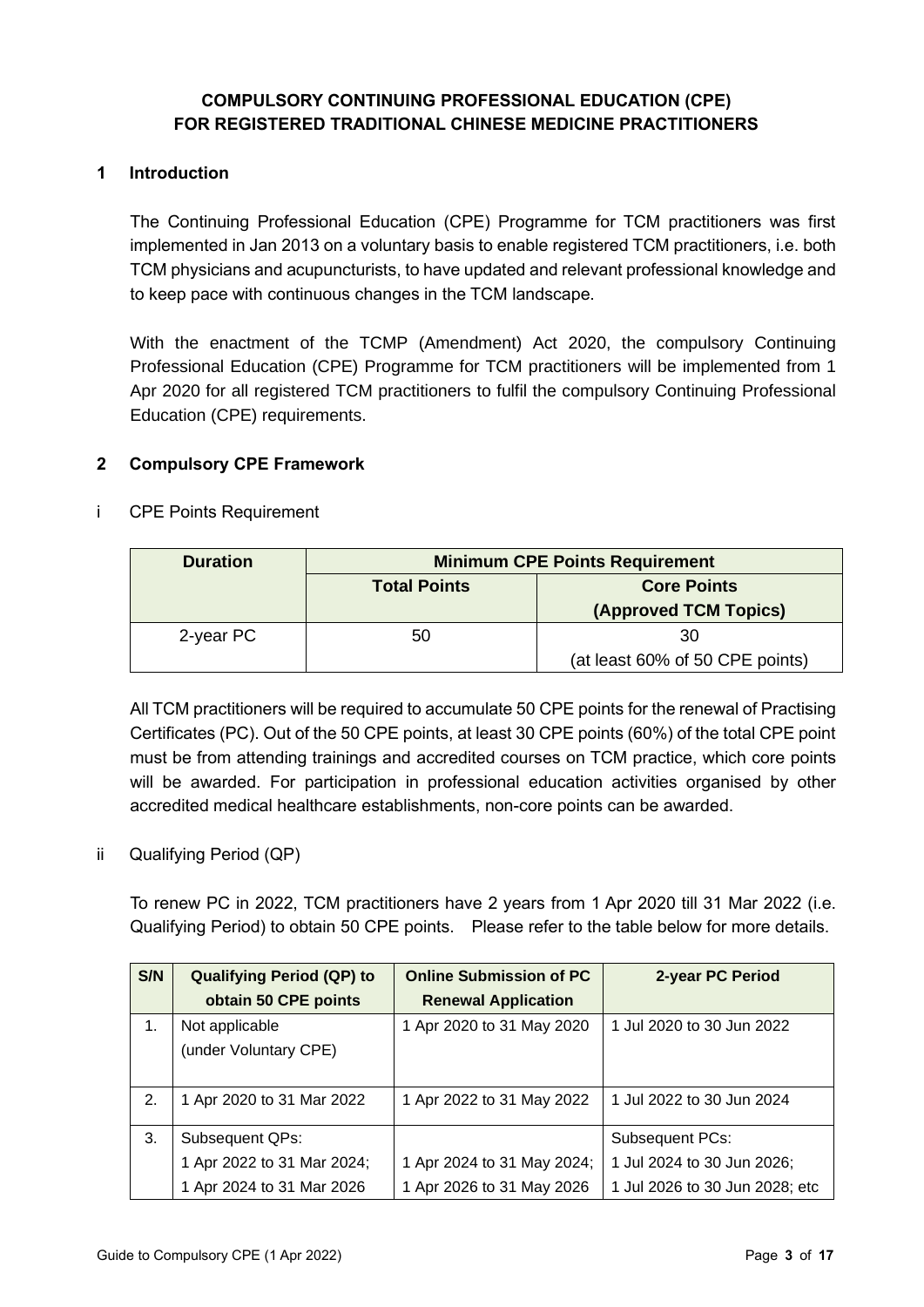#### <span id="page-3-0"></span>iii CPE Event Categories

CPE events are grouped into 7 different CPE Event Categories:

| <b>Category 1</b> | <b>Types of Event</b>                                                                 |  |  |  |  |
|-------------------|---------------------------------------------------------------------------------------|--|--|--|--|
| 1A                | Local pre-approved events - Short-term structured training, teaching session and case |  |  |  |  |
|                   | study discussion                                                                      |  |  |  |  |
| 1B                | Other local pre-approved events – Conference / Seminar / Workshop                     |  |  |  |  |
| 1C                | Overseas events, events organised by other accredited medical/ para-medical/          |  |  |  |  |
|                   | healthcare establishments                                                             |  |  |  |  |
| 1D                | Local clinical mentorship programme - structured programme organised by accredited    |  |  |  |  |
|                   | CPE event provider, and must have appropriate clinical training base                  |  |  |  |  |
| <b>Category 2</b> |                                                                                       |  |  |  |  |
| 2A                | Publication of books / original papers / editorial works / reviews                    |  |  |  |  |
| <b>Category 3</b> |                                                                                       |  |  |  |  |
| 3A                | Self-directed learning - Self-study (without assessment) - Reading of TCM / medical   |  |  |  |  |
|                   | books/ recognised professional journals, self-study from audio-visual tapes & online  |  |  |  |  |
|                   | education                                                                             |  |  |  |  |
| 3B                | Self-directed learning - Online education (with assessment)                           |  |  |  |  |

Each category will be awarded different CPE points. Please refer to **Table A** for more details.

For accredited professional journals under Category 3A, please refer to this [list.](https://www.healthprofessionals.gov.sg/docs/librariesprovider12/cpe/list-of-accredited-professional-journals.pdf?sfvrsn=ee6abc63_0) It is not an exhaustive list and will be updated from time to time.

#### <span id="page-3-1"></span>iv Submission of CPE Claims

#### 1) For CPE Event Categories 1A and 1B:

Accredited CPE event providers are to submit event attendance on behalf of TCM practitioners who attended the events within one month of the completion of each CPE event.

#### 2) For Case Study Discussion under Category 1A:

CPE points can be awarded to TCM practitioners who participated in case study discussion approved by the Board. The participants need to complete assessment questionnaire at the end of each discussion. The accredited CPE event provider organising the case study discussion is responsible for submitting CPE attendance on behalf of TCM practitioners, keeping records of the case discussion, setting the questionnaire and providing reports for audit purposes.

#### 3) For Local Clinical Mentorship Programme under Category 1D:

Trainees under the approved clinical mentorship programme shall fill in a logbook on the clinical mentorship containing the dates and time of clinical training, and the cases seen. Mentor has to certify on the logbook after each training session. The CPE providers have to ensure that the training is properly administered and submit a copy of the logbook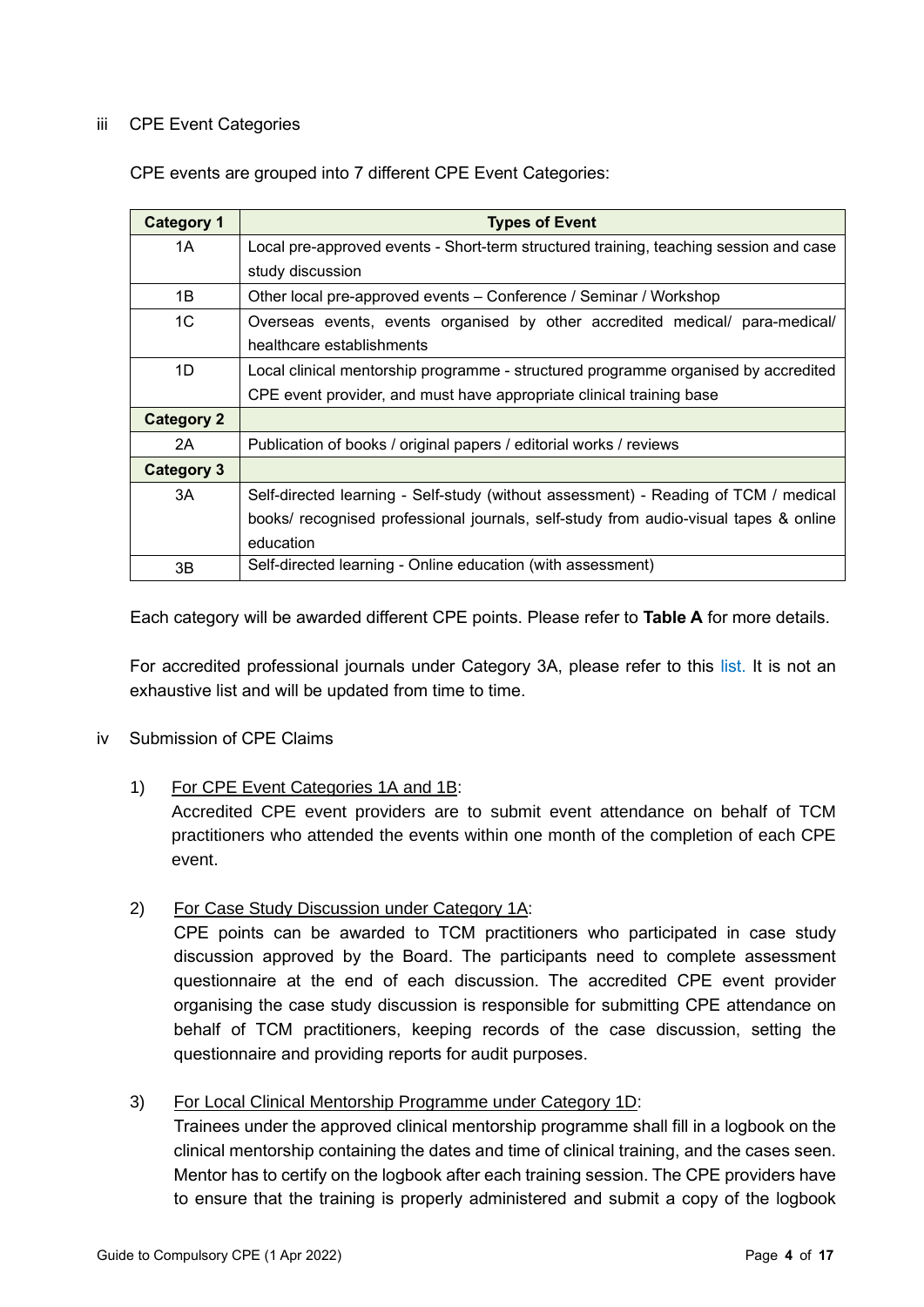through the online CPE module. CPE points are awarded to mentors and trainees upon submission of attendance by CPE event provider.

4) For Event Categories 1C, 2A, 3A or 3B:

TCM practitioners shall submit online CPE claim applications personally for attending the following CPE events/activities:

- (i) Category 1C Lecture, conference, seminar or workshop held overseas or organised by other accredited medical/para-medical / healthcare establishments
- (ii) Category 2A Publication of books / papers / editorial works / reviews
- (iii) Category 3A Self-directed Learning (self-study without assessment)
- (iv) Category 3B Self-directed Learning (online education with assessment)

All such online claims of CPE points must be supported with relevant supporting documents. Please refer to **Table B.** TCM practitioner will be informed via email when the CPE claim application is approved.

TCM practitioners may refer to the Board's website on the [use of the IT CPE system](https://www.healthprofessionals.gov.sg/docs/librariesprovider12/cpe/cpe-user-guide-(tcmp).pdf?sfvrsn=8874122c_0) to submit CPE claim.

v Monitoring of CPE Points

TCM practitioners are advised to monitor their CPE points and to ensure that they meet the CPE requirement before the end of QP. You would need to login to the IT PRS system via the Traditional Chinese Medicine Practitioners (TCMP) Board's website at [www.tcmpb.gov.sg](http://www.tcmpb.gov.sg/) under the menu tab [CPE], then select the tab [Monitoring of CPE] to check your CPE points attained.

<span id="page-4-0"></span>vi List of Accredited CPE Events

To search for list of accredited CPE events organised by CPE event providers, please refer to this link, [Search Continuing Professional TCM Education \(CPE\) Events.](https://prs.moh.gov.sg/prs/internet/cpe/event/eventSearch.action?hpe=tcm) For event details, TCM practitioners should enquire directly with CPE event providers.

#### <span id="page-4-1"></span>**3 Accreditation of CPE Event Provider**

#### <span id="page-4-2"></span>i Requirements of CPE Event Providers

TCM organisations can apply to be accredited as CPE event providers and they are required to fulfill the following requirements: -

- 1) Event providers must have certain experience in conducting TCM or medical related education and training.
- 2) Event providers must not participate in the promotion of commercial activities or products at CPE events conducted.
- 3) Event providers must assume financial and administrative responsibilities for events organised.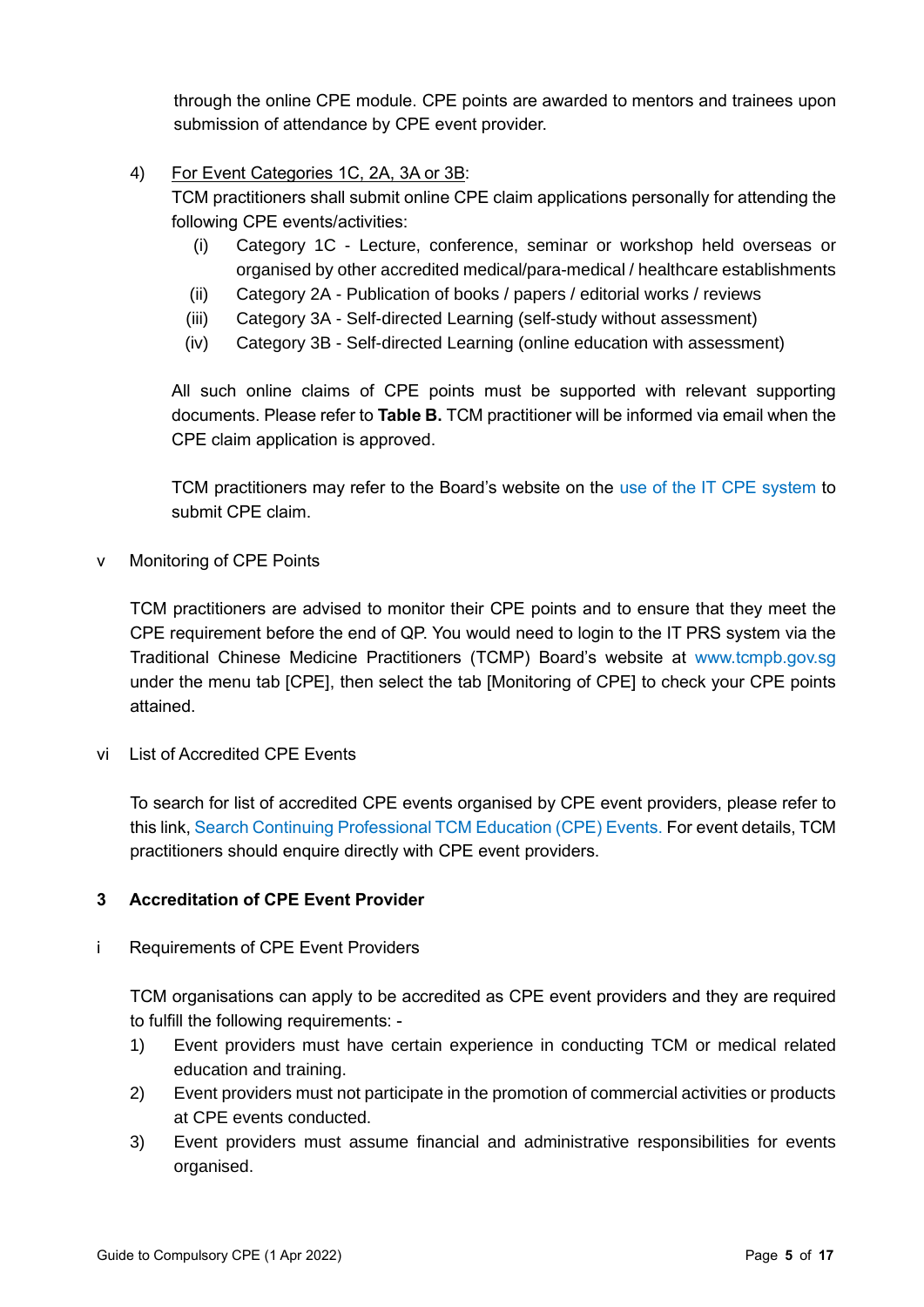Qualified event providers may be granted status as an accredited CPE provider for a period of 2 years. The accredited event provider granted 2-year accreditation is expected to organise and conduct certain minimum hours of CPE events per year during the accreditation period. Non-accredited CPE event providers may apply for approval of CPE events on ad hoc basis.

If TCM organisation is interested to be accredited as CPE event provider, application can be submitted to TCMP Board at [CPE Event Provider Accreditation Application.](https://www.healthprofessionals.gov.sg/docs/librariesprovider12/default-document-library/cpe-event-provider-accredition-application.pdf?sfvrsn=ab08a84f_0)

<span id="page-5-0"></span>ii Application of CPE Event Accreditation

The CPE events organised by CPE event providers must align with the objective of enhancing the TCM professional standards. The CPE events should be relevant to TCM professional practice and it must not involve any commercial activities or promotion of any products. All events must be publicised and open to all TCM practitioners only.

Event provider would need to login to the IT PRS system via the TCMP Board's website at [www.tcmpb.gov.sg](http://www.tcmpb.gov.sg/) to submit events at least 2 months before the event start date, for the Board's accreditation. For event categories 1A Case Study Discussion and 1D Local Clinical Mentorship Programme, event providers need to submit online pre-application forms on the two programmes to the Board for prior approval before submitting the events through the IT PRS system. Attendance records are required to be submitted online within one month after the completion of the events. Please refer to **Table C** for more information.

For clarification, please email to the Board's Secretariat at tcmpb@spb.gov.sq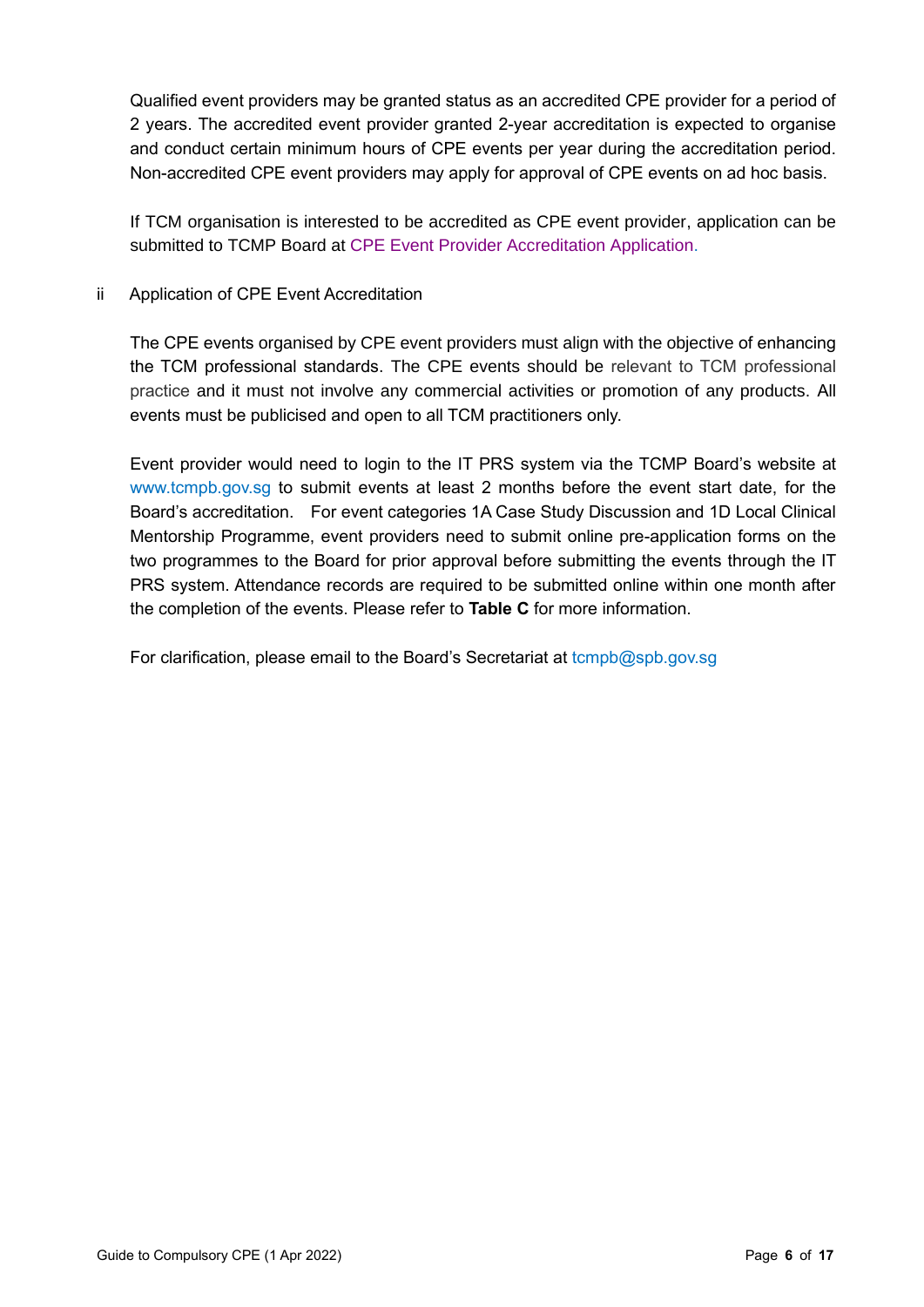#### **Table A: CPE Event Categories and CPE Points**

| <b>Event Category</b>                  | <b>Types of Event</b>                                                      | <b>Participation</b><br><b>Role</b> | <b>Criteria</b>       | <b>CPE</b><br><b>Points</b> | Max. CPE<br><b>Points</b> |
|----------------------------------------|----------------------------------------------------------------------------|-------------------------------------|-----------------------|-----------------------------|---------------------------|
| 1A                                     | Short-term structured                                                      | Participant                         | $1$ to $\leq$ 2 hours | 1                           | No cap                    |
| Local Pre-approved                     | training, teaching session                                                 |                                     | 2 to 4 hours          | $\overline{c}$              |                           |
| Events                                 |                                                                            |                                     | 1 day                 | $\overline{4}$              |                           |
|                                        |                                                                            | Speaker /                           | $< 2$ hours           | $\overline{2}$              |                           |
|                                        |                                                                            | Instructor*                         | 2 to 4 hours          | $\overline{4}$              |                           |
|                                        |                                                                            |                                     | 1 day                 | 6                           |                           |
|                                        | Case study discussion                                                      | Participant                         | 2 to 4 hours          | $\overline{2}$              |                           |
| 1B                                     | Conference/ seminar                                                        | Participant                         | $1$ to $\leq$ 2 hours | 1                           | No cap                    |
| Other Pre-approved                     | /workshop                                                                  |                                     | 2 to 4 hours          | $\overline{2}$              |                           |
| <b>Local Events</b>                    |                                                                            |                                     | 1 day                 | $\overline{\mathbf{4}}$     |                           |
|                                        |                                                                            |                                     | 1.5 days              | 6                           |                           |
|                                        |                                                                            |                                     | 2 days                | 8                           |                           |
|                                        |                                                                            |                                     | 2.5 days              | $\overline{10}$             |                           |
|                                        |                                                                            |                                     | 3 days or more        | 12                          |                           |
|                                        |                                                                            | Speaker /                           | < 2 hours             | $\overline{c}$              |                           |
|                                        |                                                                            | Instructor*                         | 2 to 4 hours          | $\overline{\mathbf{4}}$     |                           |
|                                        |                                                                            |                                     | 1 day                 | $\overline{6}$              |                           |
|                                        |                                                                            |                                     | $1.5$ days<br>2 days  | $\overline{8}$<br>10        |                           |
|                                        |                                                                            |                                     | 2.5 days              | 12                          |                           |
|                                        |                                                                            |                                     | 3 days or more        | 14                          |                           |
| 1C                                     | Lecture/conference/seminar                                                 | Participant                         | 1 to $<$ 2 hours      | $\mathbf{1}$                |                           |
| Overseas Events                        | /workshop                                                                  |                                     |                       |                             | No cap                    |
|                                        |                                                                            |                                     | 2 to 4 hours          | $\overline{2}$              |                           |
| Events organised                       |                                                                            |                                     | 1 day                 | $\overline{4}$              |                           |
| by other accredited<br>medical / para- |                                                                            |                                     | $1.5$ days            | 6                           |                           |
| medical /                              |                                                                            |                                     | 2 days                | 8                           |                           |
| healthcare                             |                                                                            |                                     | 2.5 days              | 10                          |                           |
| establishments                         |                                                                            |                                     | 3 days or more        | 12                          |                           |
|                                        |                                                                            | Speaker /                           | < 2 hours             | $\overline{2}$              |                           |
|                                        |                                                                            | Instructor*                         | 2 to 4 hours          | $\overline{\mathbf{4}}$     |                           |
|                                        |                                                                            |                                     | 1 day                 | 6                           |                           |
|                                        |                                                                            |                                     | 1.5 days<br>2 days    | $\overline{8}$<br>10        |                           |
|                                        |                                                                            |                                     | $2.5$ days            | 12                          |                           |
|                                        |                                                                            |                                     | 3 days or more        | 14                          |                           |
|                                        | Short-term training course                                                 | Participant                         | $1$ to $\leq$ 2 hours | 1                           |                           |
|                                        |                                                                            |                                     | 2 to 4 hours          | $\overline{2}$              |                           |
|                                        |                                                                            |                                     | 1 day                 | 4                           |                           |
|                                        |                                                                            |                                     | 1.5 days              | 6                           |                           |
|                                        |                                                                            |                                     | 2 days                | 8                           |                           |
|                                        |                                                                            |                                     | 2.5 days              | 10                          |                           |
|                                        |                                                                            |                                     | 3 days or more        | $\overline{12}$             |                           |
|                                        | Post-graduate study                                                        | Participant                         | Per 2 hours           | $\mathbf{1}$                |                           |
| 1D<br><b>Local Clinical</b>            | Structured programme<br>organised by accredited                            | Mentee                              | Per 2 hours           | $\mathbf{1}$                | No cap                    |
| Mentorship<br>Programme                | CPE event provider, and<br>must have appropriate<br>clinical training base | Mentor                              | Per 2 hours           | $\overline{2}$              |                           |

*\* Excluding lectures / clinical instructions for formal TCM educational courses (e.g. Bachelor Degree Course in TCM, Advanced Diploma Course in TCM, Graduate Diploma in Acupuncture Courses for Doctors and Dentists, etc.) In addition, the same speaker/ instructor speaking and presenting the same repeated topic within the 1-year period, will only be awarded 50% of CPE points.*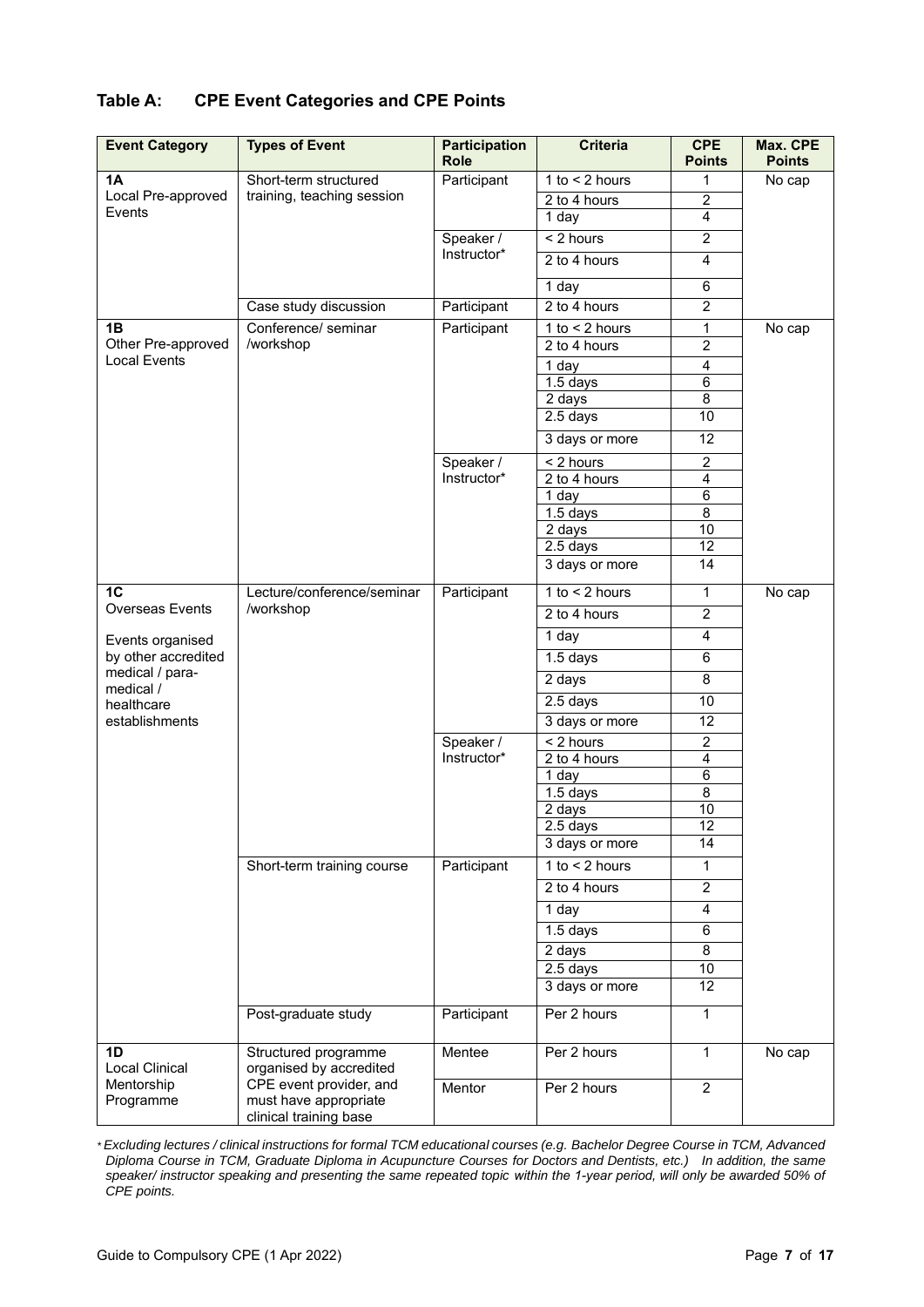| <b>Event Category</b>                                         | <b>Types of Event</b>                                                               | <b>Participation</b><br><b>Role</b>  | <b>Criteria</b>                                  | <b>CPE</b><br><b>Points</b> | Max. CPE<br><b>Points</b>                                                 |
|---------------------------------------------------------------|-------------------------------------------------------------------------------------|--------------------------------------|--------------------------------------------------|-----------------------------|---------------------------------------------------------------------------|
| 2A<br>Publication of<br>Books / Papers /<br>Editorial Works / | Presentation of paper/<br>poster at local/ overseas<br>conference/ seminar          | Presenter                            | Per paper/ poster                                | $\mathcal{P}$               | No cap                                                                    |
| <b>Reviews</b>                                                | Publication of paper/ report<br>in recognised professional<br>journal               | Main Author/<br>Subsidiary<br>Author | Per article                                      | $\mathfrak{p}$              |                                                                           |
|                                                               | Editorial work / review of<br>TCM professional book /<br>textbook /reference book / | <b>Chief Editor</b>                  | Per book/ journal                                | 5                           |                                                                           |
|                                                               | recognised professional<br>journals                                                 | Subsidiary<br>Editor                 | Per book/ journal                                | $\overline{2}$              |                                                                           |
|                                                               |                                                                                     | Reviewer                             | Per book/ journal                                | $\overline{2}$              |                                                                           |
|                                                               | Author of TCM professional<br>book/textbook/reference<br>book                       | <b>Main Author</b>                   | Per book                                         | 10                          |                                                                           |
|                                                               |                                                                                     | Subsidiary<br>Author                 | Per book                                         | $\overline{2}$              |                                                                           |
| 3A<br>Self-directed<br>Learning                               | Reading of TCM / medical<br>books / recognised<br>professional journals             | Self-directed<br>Learning            | Per article                                      | $\mathbf{1}$                | <b>Maximum</b><br>30 points<br>for 1 Apr<br>2022 to 31                    |
|                                                               | Self-study from audio-visual<br>tapes<br>Online education (without<br>assessment)   |                                      | Per tape                                         |                             | <b>Mar 2024</b>                                                           |
|                                                               |                                                                                     |                                      | Per online<br>education                          |                             |                                                                           |
| 3B<br>Self-directed<br>Learning (with<br>assessment)          | Online education (with<br>assessment)                                               | Self-directed<br>Learning            | Per module<br>(minimum of 2<br>hours per module) | $\overline{2}$              | <b>Maximum</b><br>20 points<br>for 1 Apr<br>2022 to 31<br><b>Mar 2024</b> |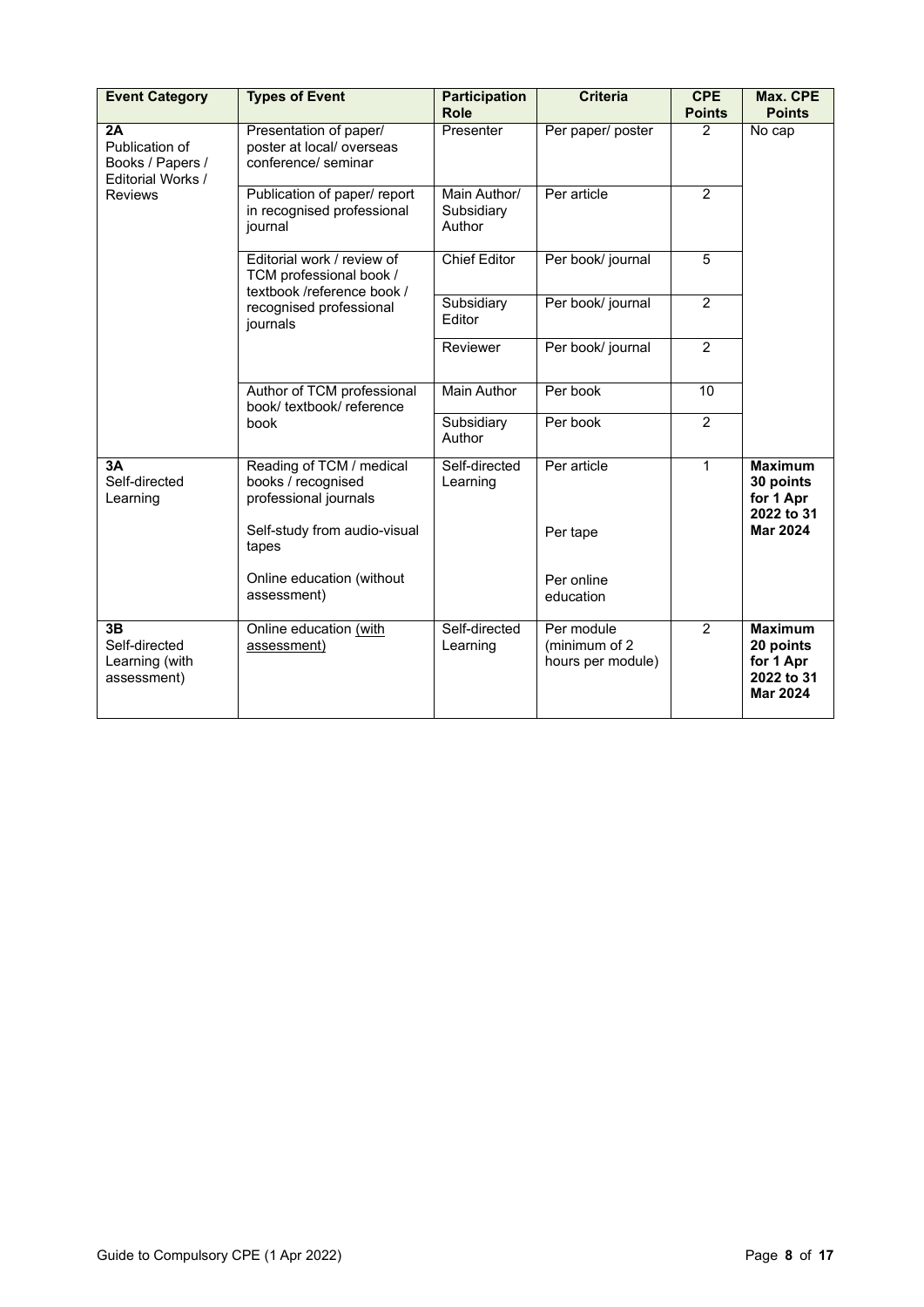### **Table B: CPE Claim Submission by TCM Practitioners**

| <b>Event Category</b>                                                                                                             | <b>Types of Event</b>                                                                                                  | <b>Documents for Self-claim</b><br><b>Application</b>                                                                                                                                                                             | <b>Attendance Submission</b>                                                                                                                                     |
|-----------------------------------------------------------------------------------------------------------------------------------|------------------------------------------------------------------------------------------------------------------------|-----------------------------------------------------------------------------------------------------------------------------------------------------------------------------------------------------------------------------------|------------------------------------------------------------------------------------------------------------------------------------------------------------------|
| 1C<br><b>Overseas Events</b><br>Events organised by<br>other accredited<br>medical/ para-<br>medical/healthcare<br>establishments | Lecture/ conference/<br>seminar/ workshop                                                                              | Event programme details,<br>1)<br>(including the programme<br>details, date and time of the<br>programme)<br>Certificate of attendance<br>2)<br>(including training date, time<br>and whether as participant or<br>speaker)       | Attendance and<br>supporting documents<br>must be submitted within<br>one month of event<br>completion, together with<br>the online application for<br>CPE claim |
|                                                                                                                                   | Short-term training<br>course                                                                                          | Course programme details<br>1)<br>(including the course details,<br>date and time of the course)<br>Certificate of attendance on<br>(2)<br>completion (including training<br>date, time and whether as<br>participant or speaker) |                                                                                                                                                                  |
|                                                                                                                                   | Post-graduate study                                                                                                    | Admission notice<br>1)<br>Transcript or course progress<br>2)<br>report<br>Certificate on completion of<br>3)<br>post-graduate course<br>4)<br>Post-graduate degree if<br>applicable                                              |                                                                                                                                                                  |
| 2A<br>Publication of Books/<br>Papers/ Editorial<br><b>Works/ Reviews</b>                                                         | Presentation of paper/<br>poster at local/<br>overseas conference/<br>seminar                                          | Paper/poster<br>1)<br>Certificate issued by organiser<br>2)                                                                                                                                                                       |                                                                                                                                                                  |
|                                                                                                                                   | Publication of paper/<br>report in recognised<br>professional journal                                                  | Paper/ report<br>1)<br>Journal cover/ contents page<br>2)                                                                                                                                                                         |                                                                                                                                                                  |
|                                                                                                                                   | Editorial work/ review of<br>TCM professional book/<br>textbook/reference<br>book/ recognised<br>professional journals | Book cover/ Journal cover<br>1)<br>2)<br>Contents page                                                                                                                                                                            |                                                                                                                                                                  |
|                                                                                                                                   | Author of TCM<br>professional book/<br>textbook/reference<br>book                                                      | Book cover<br>1)<br>2)<br>Contents page                                                                                                                                                                                           |                                                                                                                                                                  |
| 3Α<br>Self-directed Learning                                                                                                      | Reading of TCM/<br>medical books/<br>recognised professional<br>journals                                               | Book cover/ article/ website<br>1)<br>link/ certificate of completion<br>Reflection/ summary of article<br>2)<br>read                                                                                                             |                                                                                                                                                                  |
|                                                                                                                                   | Self-study from audio-<br>visual tapes                                                                                 |                                                                                                                                                                                                                                   |                                                                                                                                                                  |
|                                                                                                                                   | Online education<br>(without assessment)                                                                               |                                                                                                                                                                                                                                   |                                                                                                                                                                  |
| 3Β<br>Self-directed Learning<br>(with assessment)                                                                                 | Online education (with<br>assessment)                                                                                  | Certificate of completion<br>1)<br>Print screen of assessment<br>2)<br>results                                                                                                                                                    |                                                                                                                                                                  |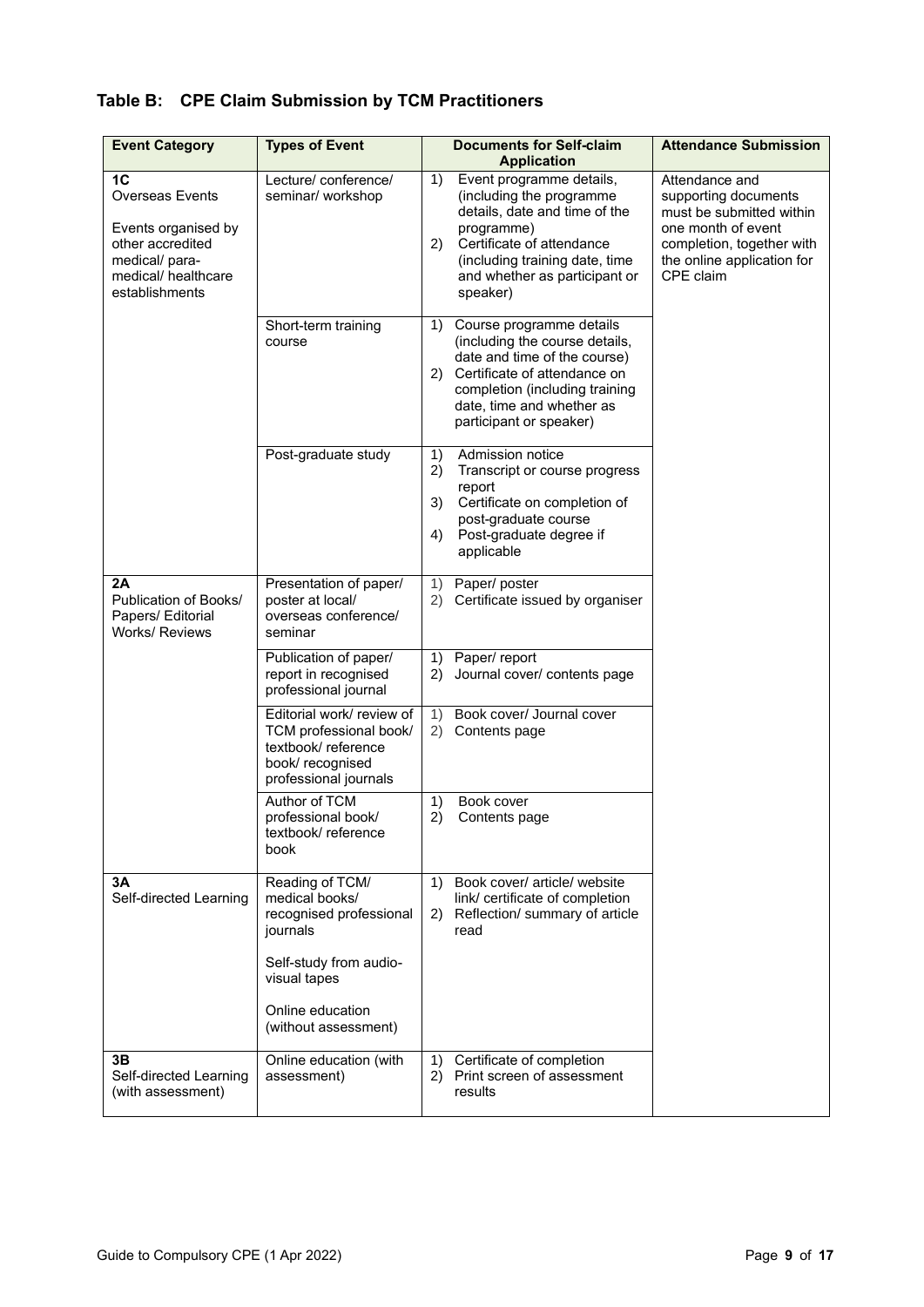#### **Table C: Application of Event Accreditation by CPE Event Providers**

| <b>Event Category</b>                           | <b>Types of Event</b>                                                                                                            | <b>Documents for Event</b><br><b>Application</b>                                                       | <b>Attendance Submission</b>                                                                                      |
|-------------------------------------------------|----------------------------------------------------------------------------------------------------------------------------------|--------------------------------------------------------------------------------------------------------|-------------------------------------------------------------------------------------------------------------------|
| 1Α<br>Local Pre-approved<br>Events              | Short-term structured<br>training, teaching<br>/tutorial session                                                                 | Event programme details^<br>1)<br>Information on speakers <sup>@</sup><br>2)                           | Attendance records* to be<br>submitted online by CPE<br>event provider to the Board<br>within one month after the |
|                                                 | Case study discussion                                                                                                            | 1) Pre-application form*<br>2) Records of discussion e.g.<br>discussion slides/ notes of<br>discussion | completion of the CPE event                                                                                       |
| 1B<br>Other Pre-approved<br><b>Local Events</b> | Conference<br>/seminar/<br>workshop                                                                                              | Event programme details^<br>1)<br>Information on speakers <sup>@</sup><br>$\mathbf{2}$                 |                                                                                                                   |
| 1D<br>Local Clinical<br>Mentorship Programme    | Structured programme<br>organised by<br>accredited CPE event<br>provider, and must<br>have appropriate<br>clinical training base | 1) Pre-application form*<br>2) Logbook records of clinical<br>training $#$                             |                                                                                                                   |

- ^ Please furnish information on CPE event title, venue, date, targeted participants, fees charged, programme timetable showing session start and end time, speaker, topics and content of each session, etc
- # For the essential information to be recorded in the Logbook, please refer t[o Logbook information list](https://form.gov.sg/5dde007e39fa3d0012caa9fb)
- Speakers/instructors would need to fulfil the following requirements:
	- 1) Speakers / instructors must be supported by CPE event providers.
	- 2) Speakers / instructors on TCM subjects must hold the necessary skills, knowledge and experience in TCM accepted by the Board, e.g.
		- i. 10 years of full-time practice as TCM practitioners, with teaching experience; or
		- ii. 10 years of experience in TCM education / research; or
		- iii. Hold senior academic appointments recognised by the Board; or
		- iv. Have outstanding clinical practice experience or skills and hold prominent academic position in certain area(s) of TCM practice.
- Attendance must be taken at each session of the event. The attendance record should include full name in English and Chinese, TCM Registration no., and signature of the participants, date and time of event, reporting time of participants etc. Provider must keep attendance record of each event for at least 2 years.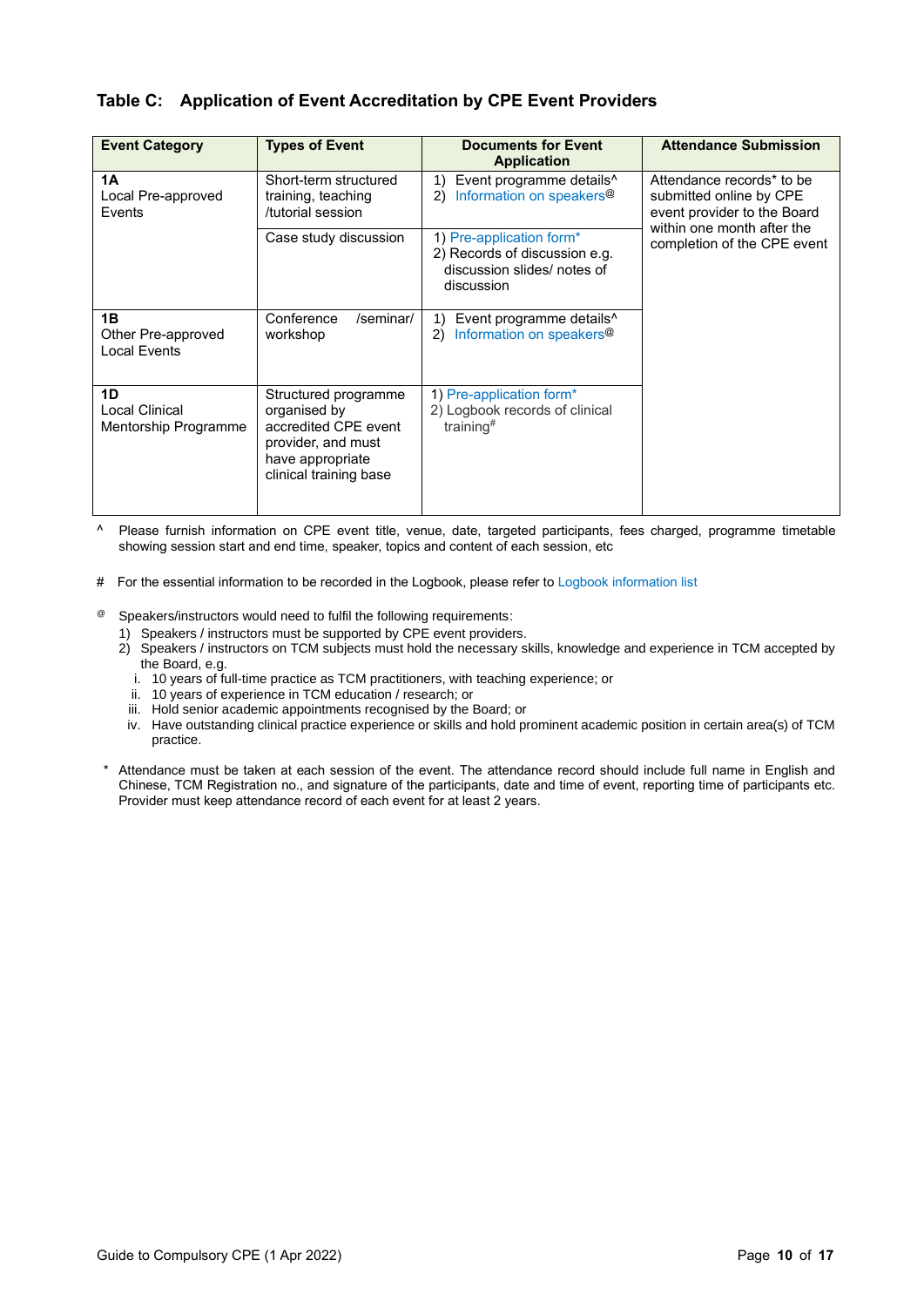#### **1** 简介

卫生部和中医管理委员会于 2013 年正式推出了中医继续教育计划,当时是一项自愿性计划,目 的在于鼓励注册中医执业者(包括注册中医师和注册针灸师)持续提升自身的专业知识,确保 所有中医执业者"与时并进",为广大市民提供优质的传统中医药服务。

根据《中医注册法令 2020》修订版强制性中医继续教育计划将于 2020 年 4 月 1 日生效, 所有 注册中医执业者均须符合强制性中医继续教育计划的规定,才能够更新执业准证 (Practising Certificate)。

#### **2** 强制性中医继续教育的构架

i CPE 学分要求

| 时间   | 最低 CPE 学分要求 |                                |  |
|------|-------------|--------------------------------|--|
|      | 总学分         | 核心学分                           |  |
|      |             | (批准的中医药课题)                     |  |
| 2年   | 50          | 30                             |  |
| 执业准证 |             | (核心 CPE 学分必须占 CPE 学分总数的至少 60%) |  |

注册中医师需要于两年内累积 50 CPE 学分才能更新执业准证。在 50 CPE 学分中, 至少 30 CPE 学分(60%)须来自受认证的中医课程,其余 20 分可取自相关的批准课题。注册中医师必须 参加已认证的中医课程才可获得 CPE 学分。核心 CPE 学分必须占 CPE 学分总数的至少 60%。 参加其他认可的医疗机构所举办的项目, 可获得非核心学分。

#### ii 有效时期 (Qualifying Period 简称: QP)

中医师必须从有效时期 2020 年 4 月 1 日至 2022 年 3 月 31 日积累 50 CPE 学分。才能在 2022 年更新执业准证(执业准证有效时期 2022 年 7 月 1 日至 2024 年 6 月 30 日)。 有关更多详细信 息,请参阅照表。

| S/N                         | 有效时期 (Qualifying Period 简称:<br>QP) 累积 50 CPE 学分 | 网站提交执业准证<br>更新申请日期         | 执业准证更新<br>有效时期             |
|-----------------------------|-------------------------------------------------|----------------------------|----------------------------|
|                             | 无强制性 CPE 学分要求                                   | 2020年4月1日至 2020<br>年5月31日  | 2020年7月1日至2022<br>年6月30日   |
| $\mathcal{D}_{\mathcal{L}}$ | 2020年4月1日至 2022年3月31日                           | 2022年4月1日至 2022<br>年5月31日  | 2022年7月1日至 2024<br>年6月30日  |
| 3                           | 2022年4月1日至 2024年3月31日;                          | 2024年4月1日至 2024<br>年5月31日; | 2024年7月1日至 2026<br>年6月30日; |
|                             | 2024年4月1日至 2026年3月31日                           | 2026年4月1日至 2026<br>年5月31日  | 2026年7月1日至 2028<br>年6月30日  |
|                             | 依此类推                                            |                            |                            |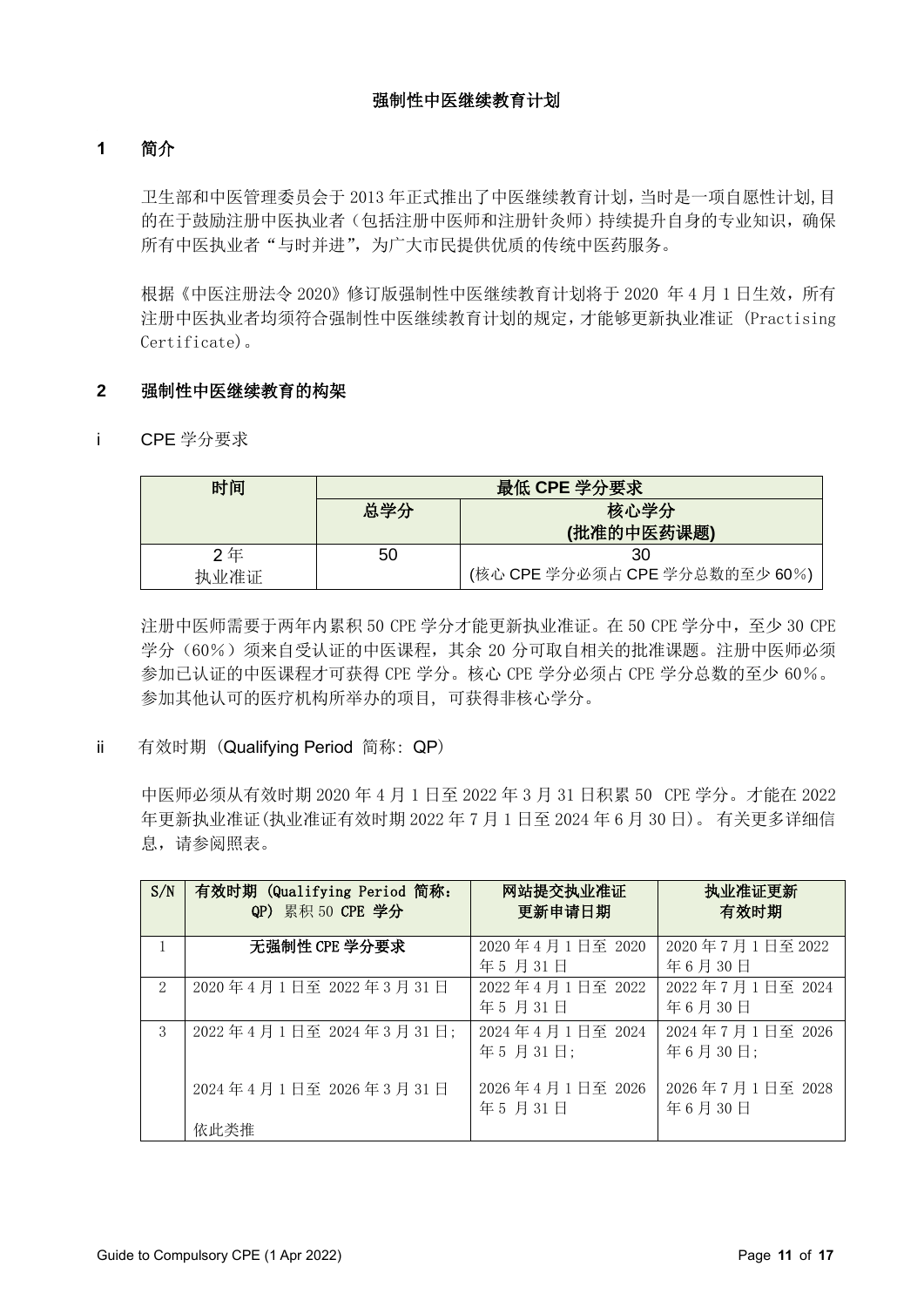中医继续教育项目共有 7 个类型:

| 项目类别           | 项目类型                                       |
|----------------|--------------------------------------------|
| 1A             | 本地预先批准的活动-短期规划培训,教学课程,<br>和病案研究讨论          |
| 1B             | 本地预先批准的活动-讲座, 学术会议, 研讨会, 工作坊               |
| 1 <sup>C</sup> | 海外活动、或由其他经认可的医疗机构所举办的活动- 讲座, 学术会议,<br>研讨会, |
|                | 工作坊, 短期培训课程                                |
| 1 <sub>D</sub> | 本地师带徒计划-由认可的CPE活动举办机构所提供的规划课程,并且必须有适当      |
|                | 的临床培训基地                                    |
| 项目类别           | 项目类型                                       |
| 2A             | 出版书籍/论文/编辑工作/评论                            |
| 项目类别           | 项目类型                                       |
| 3A             | 自我进修,自行学习(无自我评估)-阅读中医药书籍(认可专业刊物),视听录像带     |
|                | 进行自习, 网上课程                                 |
| 3B             | 自我进修 (包含评估测验)-通过受认可CPE课程举办机构所提供的网上课程       |

中医执业者参与每一个类型的项目都可获得不同的 CPE 学分。

有关 3A 类别的认可专业期刊,请[看列表。](https://www.healthprofessionals.gov.sg/docs/librariesprovider12/cpe/list-of-accredited-professional-journals.pdf?sfvrsn=ee6abc63_0)该认可专业期刊并非详尽无遗,将会不时更新。

- iv CPE 学分的呈报
	- 1) 1A,1B 类别项目的呈报: 经认证的举办机构将在培训项目结束后的一个月内代中医执业者呈报出席记录以获取学 分。
	- 2) 1A 类别项目-病案研究讨论:

参加病案研究讨论的中医执业者可获得的 CPE 学分。 在每一次的病案研究讨论完毕后, 参加者需填写问卷表完成评估报告。 举办病案研究讨论的举办机构需呈交参加者出席记 录,设定问卷,和保留病案研究讨论笔录或讨论的相关记录,以便提供给管委审计。

3) 1D 类别项目-本地师带徒计划:

学徒或实习生需填写日志簿,记录临床训练的日期和时间,看过临床案例的数目。在每一次 的训练过后,学徒的评估报告需要有导师的签名和项目举办机构的验证。项目举办机构需 要确保在师带徒计划顺利完成后登入PRS提交日志簿。在项目举办机构提交出席记录后导 师和学徒才可领取CPE学分。

4) 1C,2A,3A or 3B 类别项目的呈报:

中医执业者若参加以下类别的项目,需要自行上网申提交呈报以获取 CPE 学分:

- (i) 1C 类别项目-国外讲座、学术会议研讨会、工作坊;或其他经认可的医疗机构所 举办的活动
- (ii) 2A 类别项目-中医药学术著作/专业课本(作者) /在认可的专业期刊发表论文/ 编辑或审阅工作
- (iii) 3A 类别项目-自我进修(无自我评估)
- (iv) 3B 类别项目-自我进修(包含评估测验)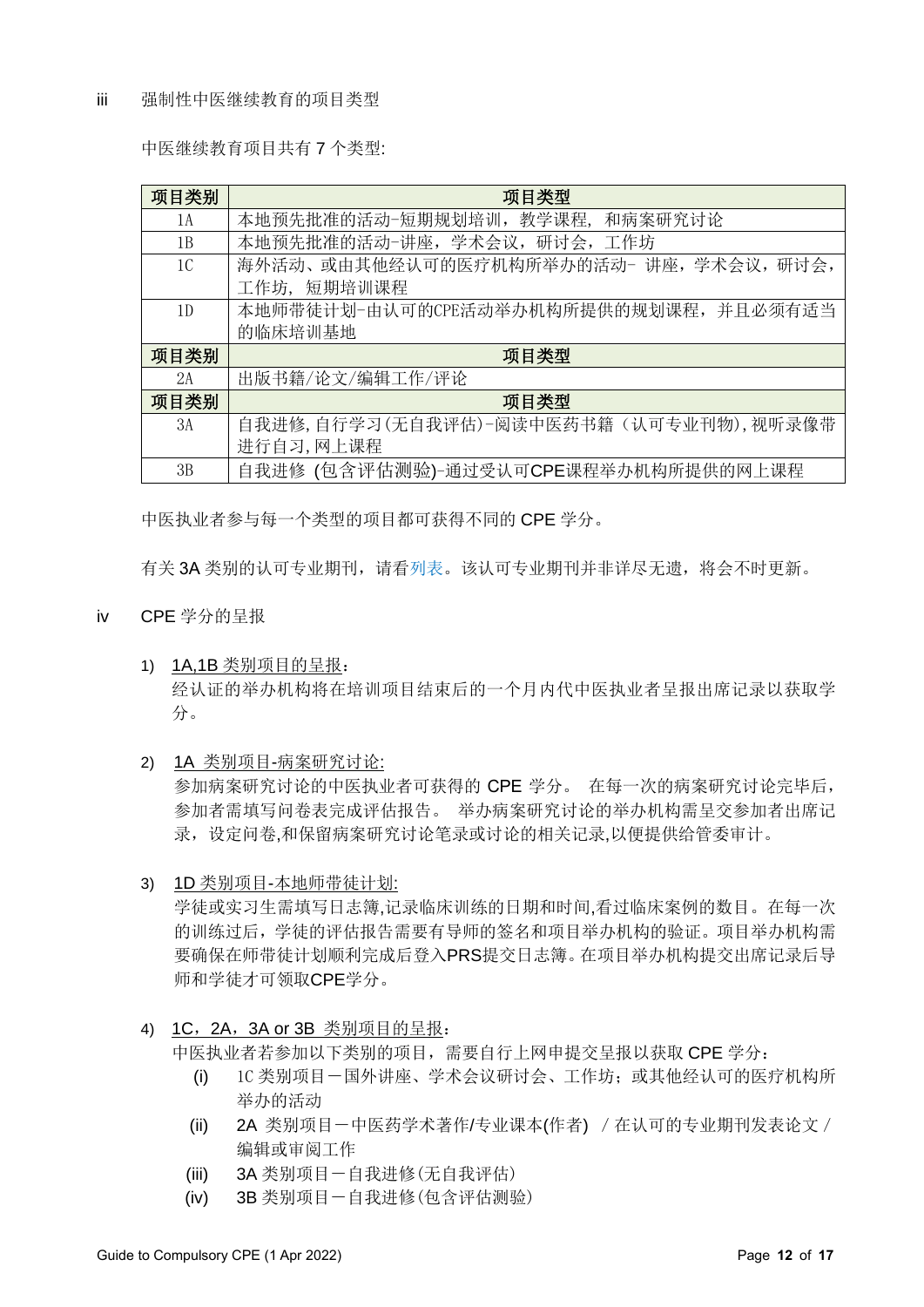上网申报时,必须连同有关的支持证件一起上载呈交。 有关呈报 CPE 学分所需要的支持 证件详情,请参阅表 **B**。 学分申请在获得批准后, 管委会通过电子邮件通知。

中医执业者可登录管委会的网站阅读关于如何使[用中医继续教育的电脑系统提](https://www.healthprofessionals.gov.sg/docs/librariesprovider12/cpe/cpe-user-guide-(tcmp).pdf?sfvrsn=8874122c_0)交呈报 CPE 学分。

v 查看 CPE 学分

中 医 执 业 者 要 不 时 的 登 录 管 委 会 的 网 站 [www.tcmpb.gov.sg,](http://www.tcmpb.gov.sg/) 选 择 标 签 [CPE], 再 选 择 [Monitoring of CPE] 查看 CPE 学分是否达到在有效时期内积累 50 CPE 学分的要求。

vi CPE 项目信息

有关认证的举办机构所举办的批准 CPE 项目, 请到管委会的网站 [[中医继续教育](https://prs.moh.gov.sg/prs/internet/cpe/event/eventSearch.action?hpe=tcm)] 查询。中 医执业者可直接向举办机构了解 CPE 项目的细节。

#### 3 CPE 举办机构的认证

i CPE 举办机构的要求

中医组织/团体要申请成为管委认证的 CPE 举办机构,需要符合以下的要求:-

- 1) 举办机构必须具有一定的中医药类的办学和培训经验
- 2) 举办机构不能在项目进行中进行商业活动及推销任何产品
- 3) 举办机构在提供 CPE 项目时必须承担财务和行政责任

举办机构在认证申请被批准后的两年有效期内,每一年所举办的项目总时数和举办的华语/英 语/双语的项目必须达到管委会的要求。非认证的举办机构可向管委会申请临时批准举办 CPE 项目。 欲申请成为管委认证的 CPE 举办机构的中医组织机构,请向管委会提交 CPE [举办机构](https://www.healthprofessionals.gov.sg/docs/librariesprovider12/default-document-library/cpe-event-provider-accredition-application.pdf?sfvrsn=ab08a84f_0) [的认证申请表格。](https://www.healthprofessionals.gov.sg/docs/librariesprovider12/default-document-library/cpe-event-provider-accredition-application.pdf?sfvrsn=ab08a84f_0)

ii CPE 举办项目的要求

举办机构所开办的项目必须与中医管理委员会提升中医执业者专业水平的宗旨相符合。所举办 中医项目的主题应该与相关中医专业有关。举办机构在项目进行过程中不能从事商业活动及推 销任何产品。所举办的项目必须公开及开放给所有注册的中医执业者参加。

举办机构需要至少在两个月前登录管委会的网站 [www.tcmpb.gov.sg](http://www.tcmpb.gov.sg/) 提交所要举办的 CPE 项 目以让管委认证,得到管委的认证后,才可举办项目。 类别项目 1A 病案研究讨论和 1D 本地 师带徒计划, 举办机构需提交预先申请表格。得到管委的批准后才登录管委会的网站 [www.tcmpb.gov.sg](http://www.tcmpb.gov.sg/) 提交申请并附上支持文件等详情, 请参阅表 **C**。

如果有疑问或想了解更多的信息,请电邮与管委会秘书处联系: [tcmpb@spb.gov.sg](mailto:tcmpb@spb.gov.sg)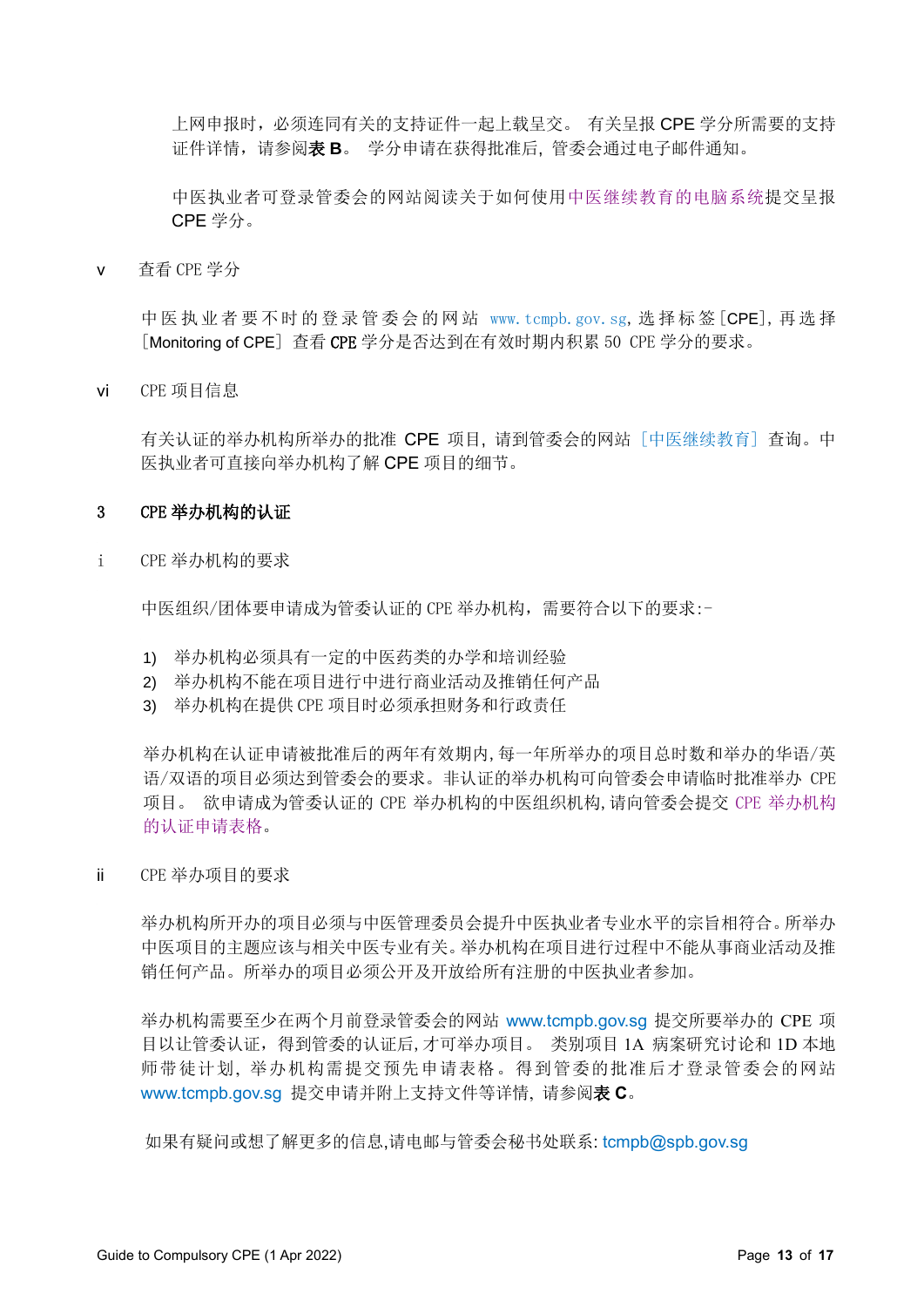# 表 **A: CPE** 项目类型和 **CPE** 学分

| 项目类别           | 项目类型         | 参与角色    | 评分标准            | <b>CPE</b><br>学分        | CPE 学分顶限 |
|----------------|--------------|---------|-----------------|-------------------------|----------|
| 1A             | 短期/规划培训/教学课  | 参与者     | 1小时至少过2小时       | 1.                      | 无顶限      |
| 本地预先批准的        | 程            |         | 2小时至少过4小时       | $\overline{2}$          |          |
| 活动             |              |         | 1天              | $\overline{4}$          |          |
|                |              | 演讲者/讲师1 | 少过2小时           | $\overline{2}$          |          |
|                |              |         | 2小时至少过4小时       | $\overline{4}$          |          |
|                |              |         | 1天              | $6\phantom{1}$          |          |
|                | 病案研究讨论       | 参与者     | 2小时至少过4小时       | $\overline{2}$          |          |
| 1B             | 讲座/学术会议/研讨会/ | 参与者     | 1小时至少过2小时       | $\mathbf{1}$            | 无顶限      |
| 本地预先批准的        | 工作坊          |         | 2小时至少过4小时       | $\overline{2}$          |          |
| 活动             |              |         | 1天              | $\overline{4}$          |          |
|                |              |         | $1.5+$          | 6                       |          |
|                |              |         | 2天              | 8                       |          |
|                |              |         | $2.5+$          | 10                      |          |
|                |              |         | 3天或以上           | 12                      |          |
|                |              | 主讲者/讲师1 | 少过2小时           | $\overline{2}$          |          |
|                |              |         | 2小时至少过4小时       | $\overline{4}$          |          |
|                |              |         | 1天              | 6                       |          |
|                |              |         | $1.5+$          | 8                       |          |
|                |              |         | 2天              | 10                      |          |
|                |              |         | $2.5+$<br>3天或以上 | 12                      |          |
| 1 <sup>C</sup> | 讲座/学术会议/研讨会/ | 参与者     | 1小时至少过2小时       | 14<br>1                 | 无顶限      |
| 海外项目           | 工作坊          |         | 2小时至少过4小时       | $\overline{2}$          |          |
|                |              |         | 1天              | $\overline{\mathbf{4}}$ |          |
|                |              |         | $1.5+$          | 6                       |          |
| 或由其他经认可        |              |         | 2天              | 8                       |          |
| 的医疗组织/辅        |              |         | $2.5+$          | 10                      |          |
| 助医疗/医疗保        |              |         | 3天或以上           | 12                      |          |
| 健机构所举办的        |              | 主讲者/讲师1 | 少过2小时           | $\overline{2}$          |          |
| 项目             |              |         | 2小时至少过4小时       | $\overline{4}$          |          |
|                |              |         | 1天              | $6\phantom{a}$          |          |
|                |              |         | 1.5天            | 8                       |          |
|                |              |         | 2天              | 10                      |          |
|                |              |         | $2.5+$          | 12                      |          |
|                |              |         | 3天或以上           | 14                      |          |
|                |              |         |                 |                         |          |

<sup>1</sup> 不包括讲师/临床导师在正规中医院授校课程,例如中医学士学位课程、中医高级文凭课程、针灸毕业文凭课程等。此外,同一个主讲者 /讲师,如果在一年内不断的重复同样的一个讲座话题,他只可得到 50% CPE 学分。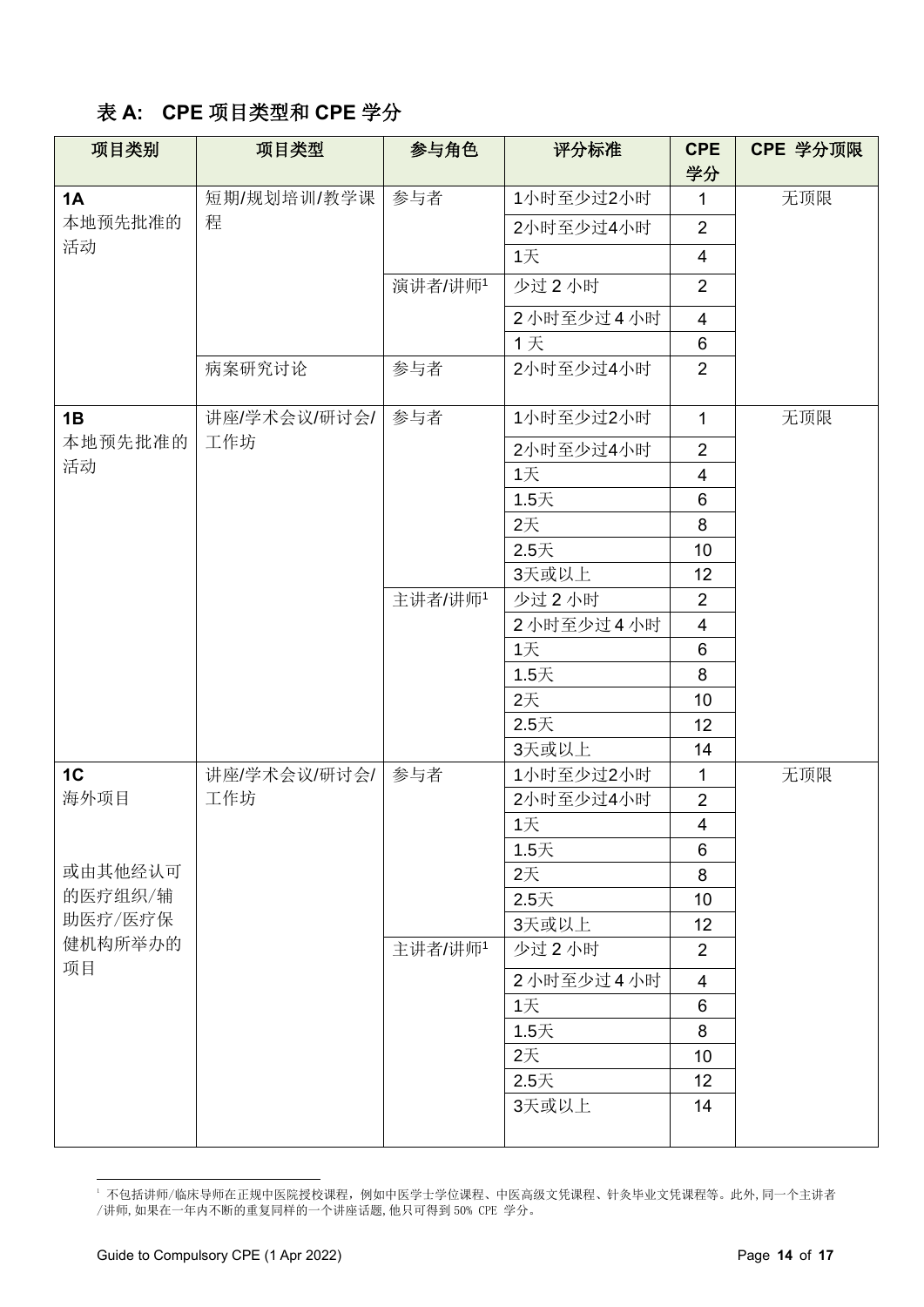| 项目类别                      | 项目类型                                        | 参与角色        | 评分标准                        | <b>CPE</b><br>学分 | CPE 学分顶限                          |
|---------------------------|---------------------------------------------|-------------|-----------------------------|------------------|-----------------------------------|
|                           | 短期培训课程                                      | 参与者         | 1小时至少过2小时                   | 1                |                                   |
|                           |                                             |             | 2小时至少过4小时                   | $\overline{2}$   |                                   |
|                           |                                             |             | 1天                          | $\overline{4}$   |                                   |
|                           |                                             |             | 1.5天                        | 6                |                                   |
|                           |                                             |             | 2天                          | 8                |                                   |
|                           |                                             |             | $2.5+$                      | 10               |                                   |
|                           |                                             |             | 3天或以上                       | 12               |                                   |
|                           | 学士后课程                                       | 参与者         | 每2小时                        | 1                |                                   |
| 1 <sub>D</sub><br>本地师带徒计划 | 由认可的CPE活动举<br>办机构所提供的规划                     | 受指导者        | 每2小时                        | $\mathbf{1}$     | 无顶限                               |
|                           | 课程,并且必须有适当<br>的临床培训基地                       | 导师          | 每2小时                        | $\overline{2}$   |                                   |
| 2A<br>出版书籍/论文/<br>编辑工作/评论 | 在本地/海外的学术会<br>议/研讨会发表论文/展<br>示壁报            | 发表论文者       | 每篇论文/壁报                     | 2                | 无顶限                               |
|                           | 在认可的专业期刊上<br>刊登论文/报告                        | 作者/附属作<br>者 | 每篇文章                        | 2                |                                   |
|                           | 为中医药专业书籍/教<br>科书/参考书/受认可的<br>专业期刊担任编辑工<br>作 | 主编          | 每本书/杂志                      | 5                |                                   |
|                           |                                             | 副编辑         | 每本书/杂志                      | $\overline{2}$   |                                   |
|                           |                                             | 审阅者         | 每本书/杂志                      | $\overline{2}$   |                                   |
|                           | 撰写中医专业书籍/教<br>科书/参考书                        | 作者          | 每本书                         | 10               |                                   |
|                           |                                             | 第二作者        | 每本书                         | $\overline{2}$   |                                   |
| 3A<br>自我进修                | 阅读中医药书籍/认可<br>专业刊物                          | 自我进修        | 每篇文章                        | 1                | 2022年4月1日至<br>2024年3月31日<br>最多30分 |
|                           | 视听录像带进行自习                                   |             | 每个磁带                        |                  |                                   |
|                           | 网上课程(无评估测验)                                 |             | 每个网上课程                      |                  |                                   |
| 3B<br>自我进修<br>(包含评估测验)    | 通过受认可CPE课程<br>举办机构所提供的网<br>上课程 (包含评估测<br>验) | 自我进修        | 每个课程单元<br>(每个课程单元至少<br>2小时) | 2                | 2022年4月1日至<br>2024年3月31日<br>最多20分 |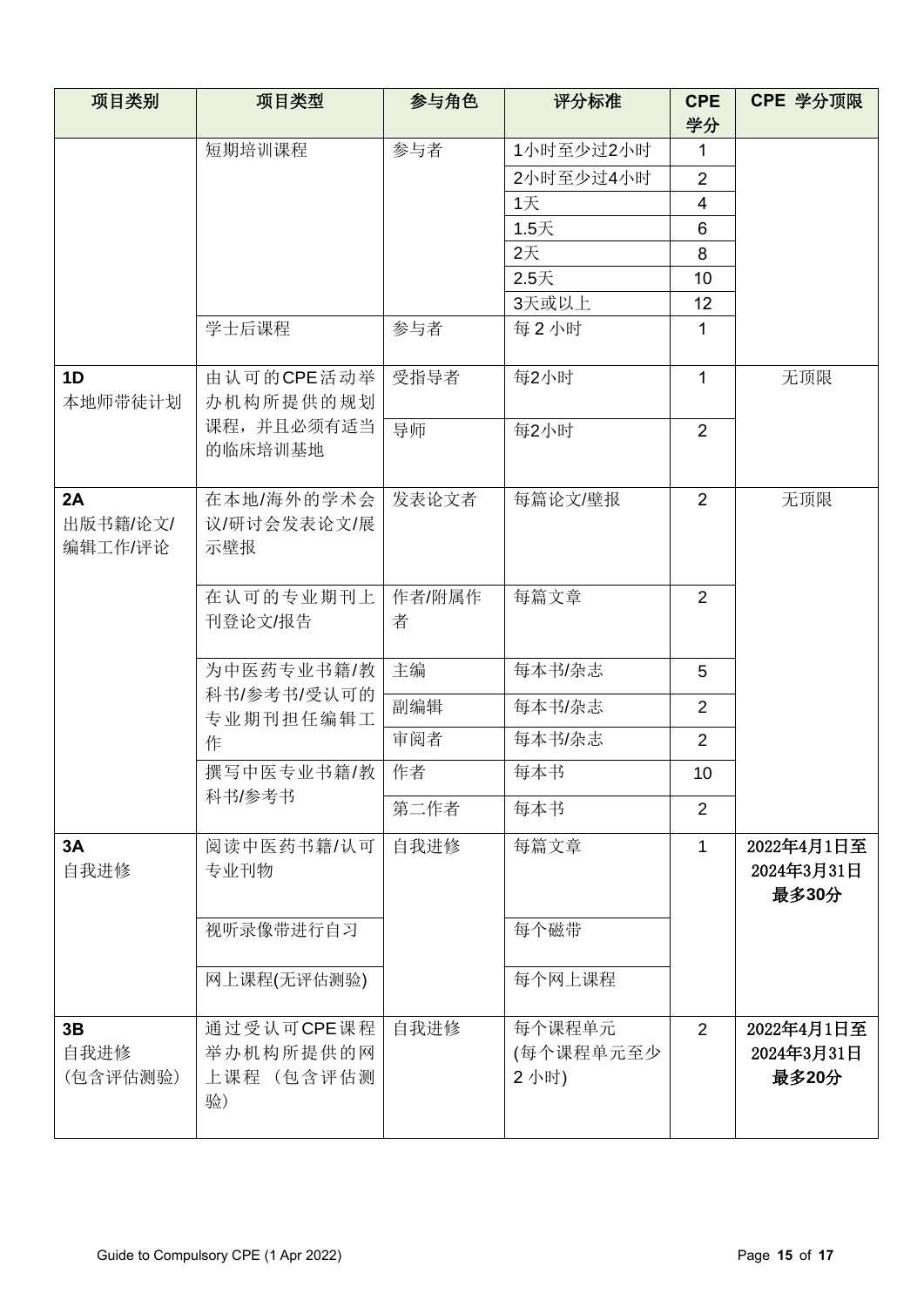# 表 **B:** 注册中医执业者呈报 **CPE** 学分所需的支持证件

| 项目类别                                                                 | 项目类型                                        | 呈报者 | 必须上网上载的支持证件                                                     | 提交截止日期                                        |
|----------------------------------------------------------------------|---------------------------------------------|-----|-----------------------------------------------------------------|-----------------------------------------------|
| 1 <sub>C</sub><br>海外项目<br>或由其他经认可<br>的医疗组织/辅助<br>医疗/医疗保健机<br>构所举办的项目 | 讲座/学术会议/研讨会/<br>工作坊                         | 中医师 | 项目程序表(包括日期、时间<br>1)<br>及项目细节)<br>2) 出席证明书(包括出席日期、<br>时间及参与角色)   | 支持证件必须<br>在项目结束后<br>的一个月内随<br>网上申报表一<br>起上载提交 |
|                                                                      | 短期培训课程                                      | 中医师 | 课程程序表(包括日期、时间<br>1)<br>及课程细节)<br>2) 培训单位的评估报告(包括培<br>训日期、时间和内容) |                                               |
|                                                                      | 学士后课程                                       | 中医师 | 录取通知书<br>1)<br>2) 考试成绩单或课程进展报告<br>3) 结业或毕业证书                    |                                               |
| 2A<br>出版书籍/论文/<br>编辑工作/评论                                            | 在本地/海外的学术会<br>议/研讨会发表论文/展<br>示壁报            | 中医师 | 论文/璧报<br>1)<br>主办机构发出的宣读论文/展<br>2)<br>示壁报证明书                    |                                               |
|                                                                      | 在认可的专业期刊上<br>刊登论文/报告<br>为中医药专业书籍/教          |     | 论文/报告<br>1)<br>2)<br>期刊的封面/目录页<br>著作/课本/书本/期刊的封面<br>1)          |                                               |
|                                                                      | 科书/参考书/受认可的<br>专业期刊担任编辑工<br>作               |     | 目录页<br>2)                                                       |                                               |
|                                                                      | 撰写中医专业书籍/教<br>科书/参考书                        |     | 著作/课本/书本的封面<br>1)<br>2)<br>目录页                                  |                                               |
| 3A<br>自我进修                                                           | 阅读中医药书籍/认可<br>专业刊物书籍/认可专<br>业刊物             | 中医师 | 1) 课本/书本的封面/网业地址/<br>完成证书<br>2) 文章读后感/文章内容摘要                    |                                               |
|                                                                      | 视听录像带进行自习<br>网上课程(无评估测验)                    |     |                                                                 |                                               |
| 3B<br>自我进修<br>(包含评估测验)                                               | 通过受认可CPE课程<br>举办机构所提供的网<br>上课程 (包含评估测<br>验) | 中医师 | 参加课程证书<br>1)<br>2) 评估结果或成绩报告                                    |                                               |